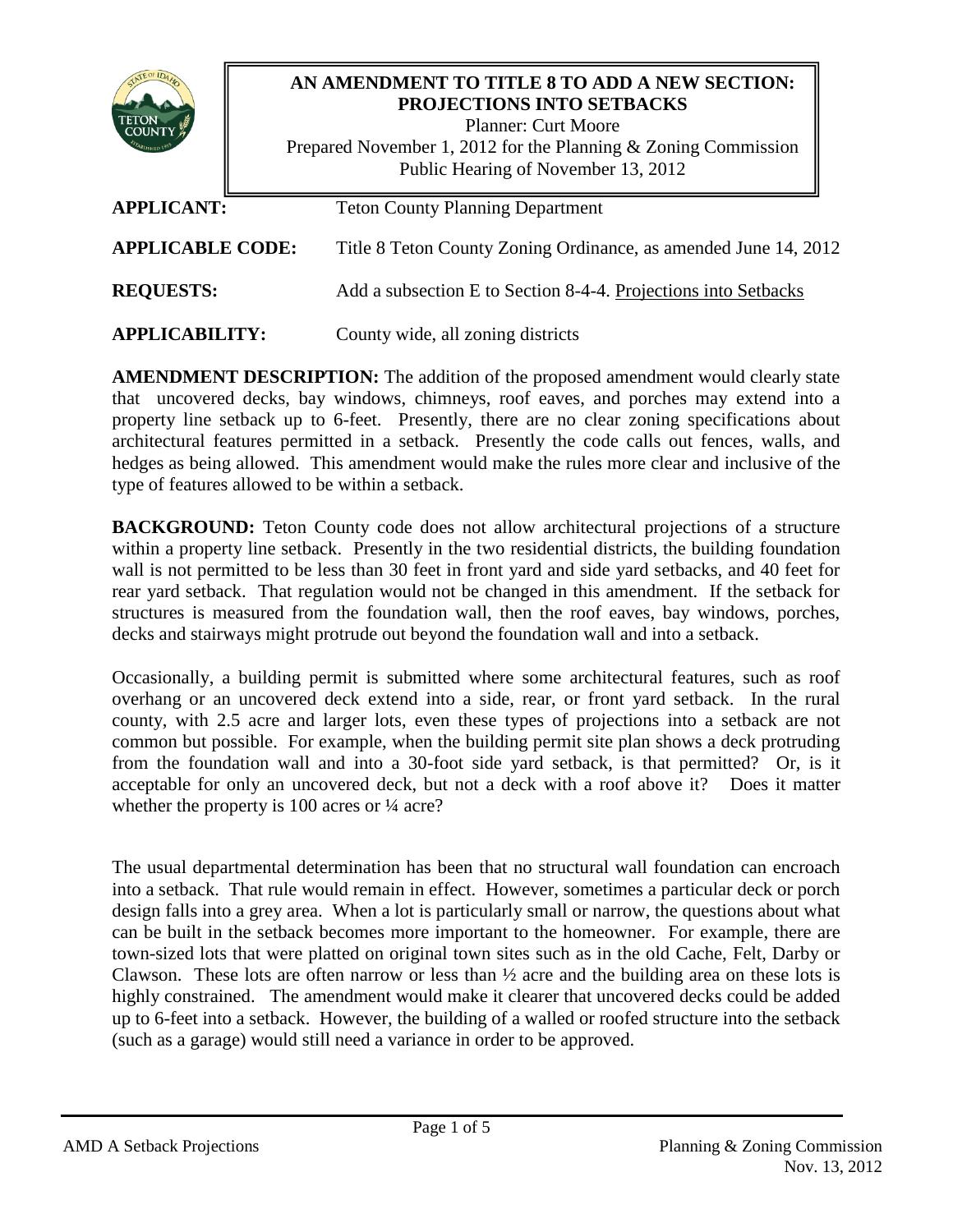The rules to allow a deck, porch, or covered deck are not written down and given this, similar situations could have different interpretations applied. It is better to have written rules that everyone involved can read before building plans are drawn.



Some of the lots shown above are about ½ acre, yet the setback requirements are the same for 20-acre properties. Some homes have been built closer than 30-feet from side yards throughout the county. The proposed amendment would clearly state that uncovered decks, roof eaves and chimneys are excluded from the setback rules for up to six feet within a setback. This is the Clawson Town site near Tetonia.

# **AMENDMENT TO TITLE 8 -TETON COUNTY ZONING ORDINANCE**

See the attached Section 8-4-4, which shows the entire section about setbacks from property lines. In italics below, is the new section being proposed.

*E. PERMITTED PROJECTIONS INTO SETBACKS: Underground installations such as septic tank systems and wells, walks, driveways, and retaining walls may be located in a required setback area for structures, but not within any area required by the Teton County Engineer for additional right-of-way for roads. In addition, architectural projections of buildings such as chimneys, eaves, bay windows, outside stairways and uncovered balconies, uncovered decks, and uncovered porches may extend into a required setback area not more than six (6) feet. Planned Unit Development subdivisions with lots less than 2.5 acres in size are not entitled to the architectural projections listed above unless they were specifically enumerated in the Master Plan approval.* 

The section above was advertised as the proposed amendment on the Teton County website. With the benefit of public comments, the Planning Staff proposes to strike out the last sentence above and replace it with the following:

*Lots with a designated building envelope, and lots subject to the unique setbacks specified in a Planned Unit Development are not entitled to the architectural projections listed above*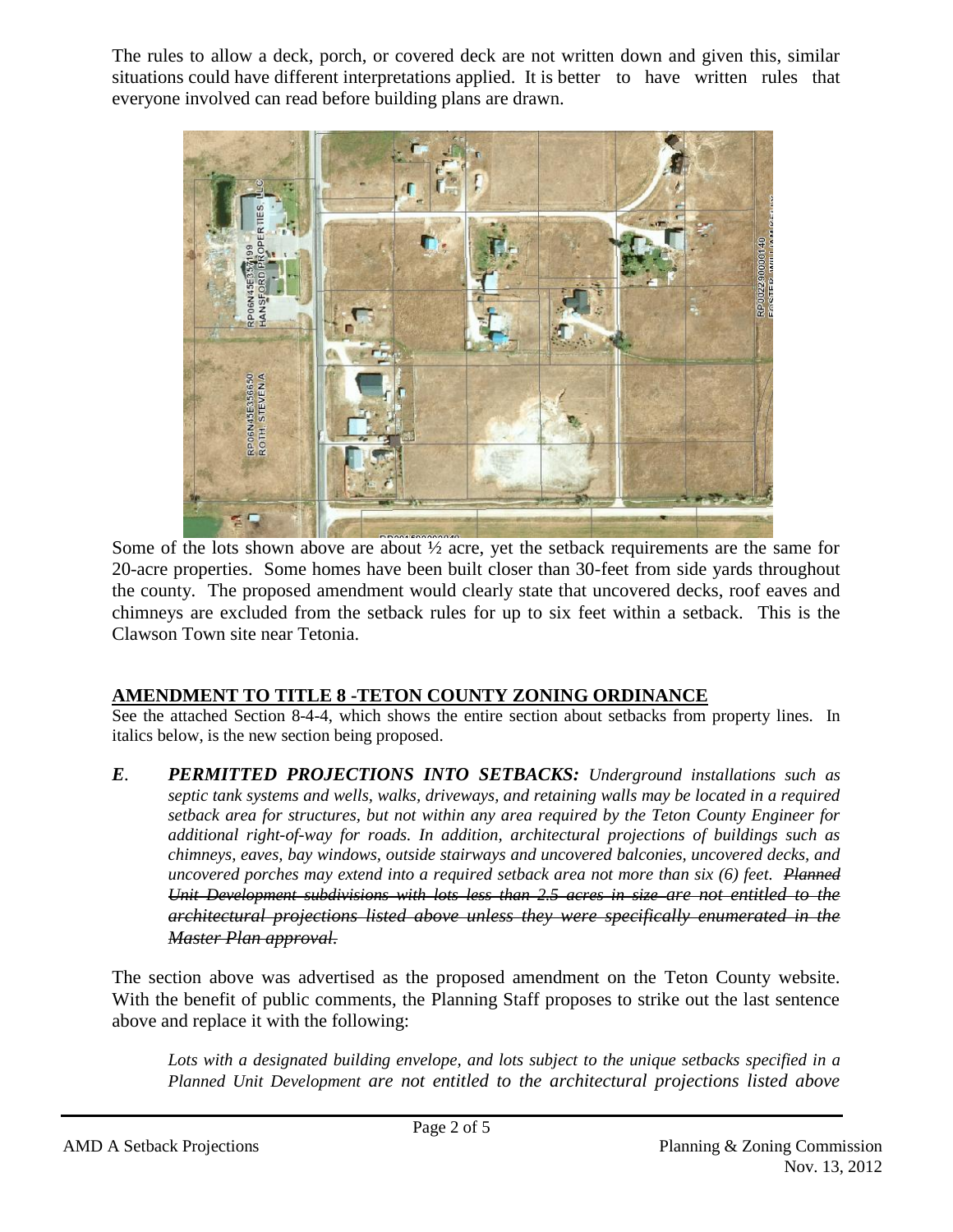*unless those exceptions are specifically enumerated on the subdivision's plat, recorded master plan, or development approval documents.* 



The east end of the uncovered deck above is about 28 feet from the property line and is 2-feet into the 30-foot setback. The proposed amendment allows this. A proposal to put a roof on this deck would not be approved.

**PUBLIC NOTIFICATIONS:** Idaho Code, Title 67; Section 67-6509, 67-6511, 67-6512 stipulate the notifications procedures for Planning and Zoning agenda items. The amendment to add a section about projections into required setbacks was advertised in the following way:

- 1. The public hearing of the Planning & Zoning Commission was noticed in the Teton Valley News and this amendment to the setback regulations was listed as an agenda item. The publication of the agenda item occurred twice and was in accordance with State statues.
- 2. This item was listed on the agenda for the Public Hearing of the Planning and Zoning Commission of November 13 and was posted on the public notice display case in the County Courthouse.

# **PUBLIC COMMENTS RECEIVED;**

An email from Anna Trentadue of VARD was received November 2, 2012. The issue about building envelopes and lots on Planned Unit Developments was brought to Staff's attention and this has resulted in a redrafting of part of the proposed amendment in order to make it clearer.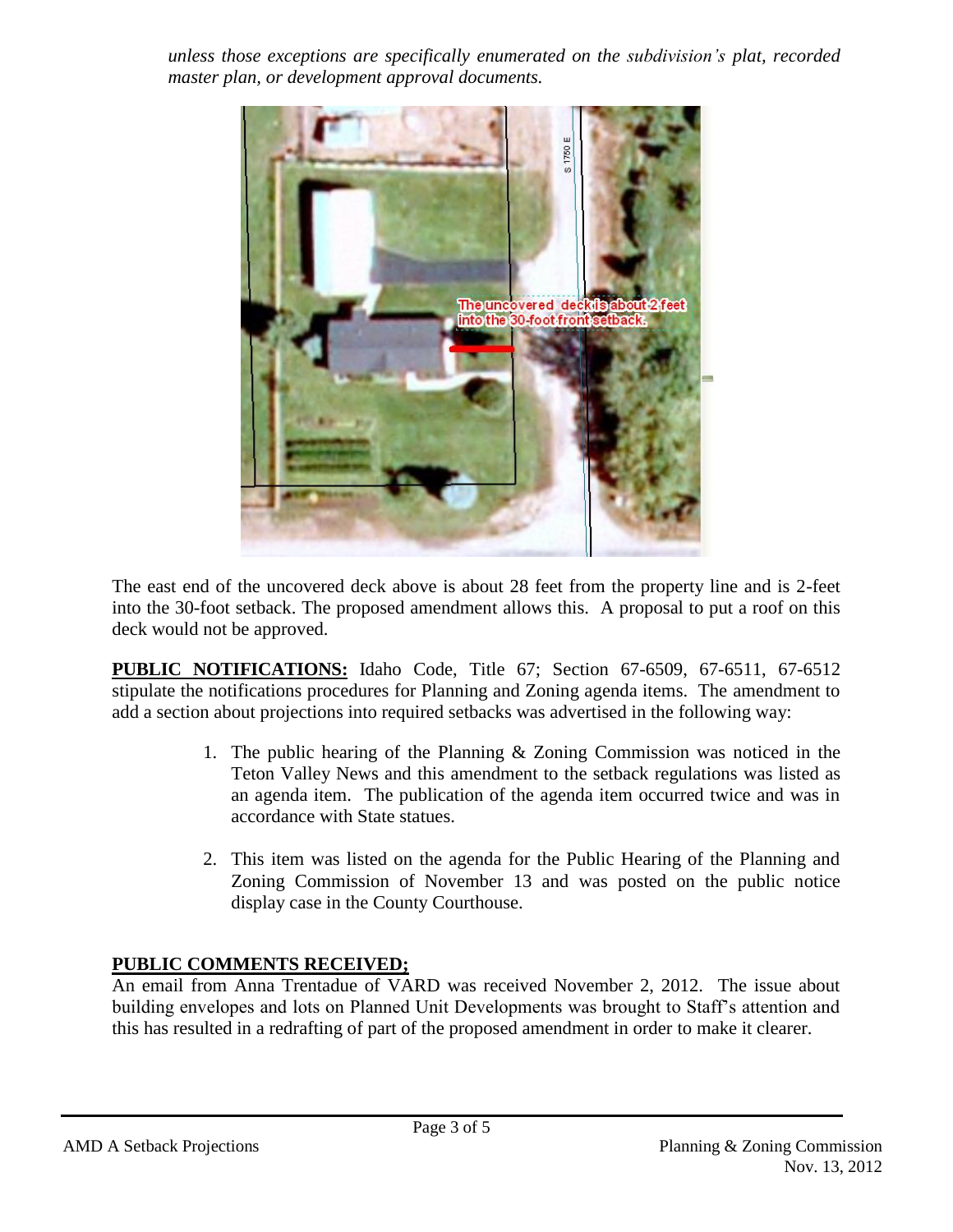## **FINDINGS OF FACT TO AMEND THE TETON COUNTY ZONING ORDINANCE:**

- 1. **Notifications.** The Amendment to Title 8 was properly noticed in the newspaper of record and it was posted on the courthouse notice board in accordance with State Statutes.
- 2. **Consistent with purposes***.* The proposed amendment to specify the types of projections allowed with setbacks is consistent with Section 8-1-3 Purposes of Zoning Ordinance. In particular the following enumerated purpose in Title 8 would be advanced by adding the amendment:

"*To ensure that additions and alterations to or remodeling of existing buildings or structures is completed in accordance with the restrictions and limitations imposed in this title."*

By specifying the types of architectural projections that are acceptable within a setback, the exact rules are better known and less subject to inconsistent application over time. Presently a structure that is 200 square feet or less is allowed to be only 12-feet from a property line. However, there are no specifications whether an uncovered deck can be built with 30 feet of a property line. The ordinance would allow an uncovered (but not roofed) deck to be no less than 24-feet from a side or front property line and 34-feet from a rear property line. A 6-foot encroachment into the setbacks would be allowed for these types of architectural projections.

- 3. **Consistent with Comprehensive Plan***.* The proposed amendment is consistent with the new 2012-2030 Teton County Comprehensive Plan. While there were few goals or policies that directly relate to this setback amendment, there is mention of the use of elements of Form-Based Code. This type of code emphasizes the shape and form of buildings. The fact that the existing code is silent about architectural projections is not consistent with the principles of Form-Based code. Providing greater clarity and specifics about buildings, which is the purpose of the amendment, is consistent with the general ideas in the Comprehensive Plan.
- **4. Consistent with other sections of the Teton County Zoning.** The proposed amendment is consistent with other provisions of the Teton County Code. In particular, Section 8-4-4 (footnote d.) states the following: "*Setbacks for a detached accessory structure 200 square feet in size or less shall be a minimum of 12 feet from any property line and easemen*t. The proposed amendment would not conflict with this footnote provision and would likewise be consistent in allowing some small structural elements to be within a setback.

# **PLANNING & ZONING COMMISSION ACTION:**

- A. APPROVE the proposed text amendment as modified and recommended by the Planning Staff, having determined that the required findings of facts justify the addition of the amendment.
- B. APPROVE WITH MODIFICATIONS to the proposed text amendment having determined that the required findings of facts and all the criteria in section 9-3-2 (C-8) can be met.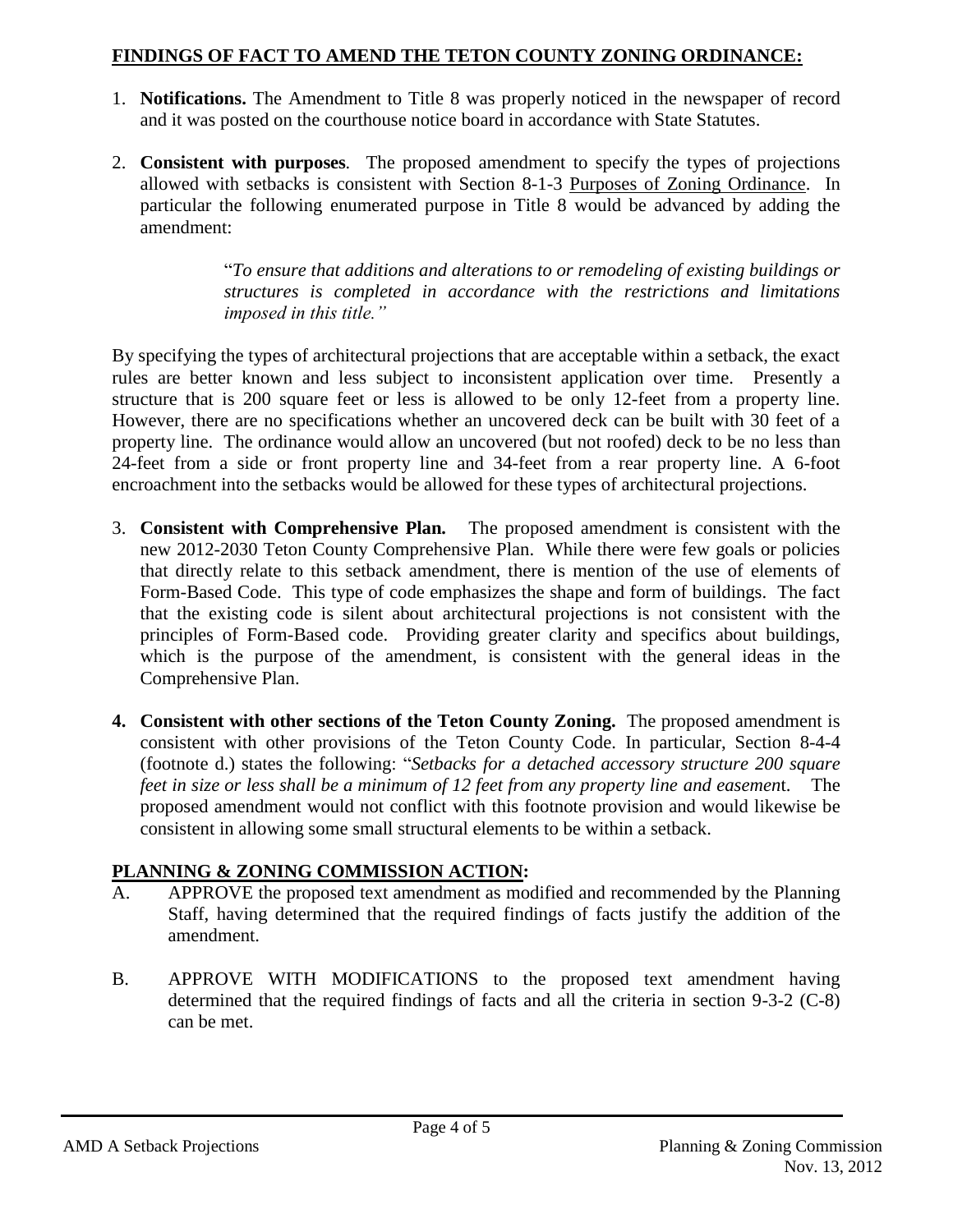- C. DENY of the text amendment application and provide the reasons and justifications for the denial.
- D. CONTINUE consideration of the application to a future Planning & Zoning Commission Public Hearing with reasons given as to the continuation or need for additional information. The text amendment could be sent back to the Planning Staff for further refinement and with suggestions for changes, additions or removing selected sections of the proposed text.

# **PLANNING STAFF RECOMMENDATION:**

Action A, approve the proposed text amendment as modified and printed in this staff report.

Suggested motion:

*Having found that the proposed text amendment to Title 8, Section 4-4-E provides greater clarity about the types of architectural projections that can be permitted within a setback, and having determined the staff report's findings of facts support the text amendment, I recommend approval of the amendment as written (or as modified).*